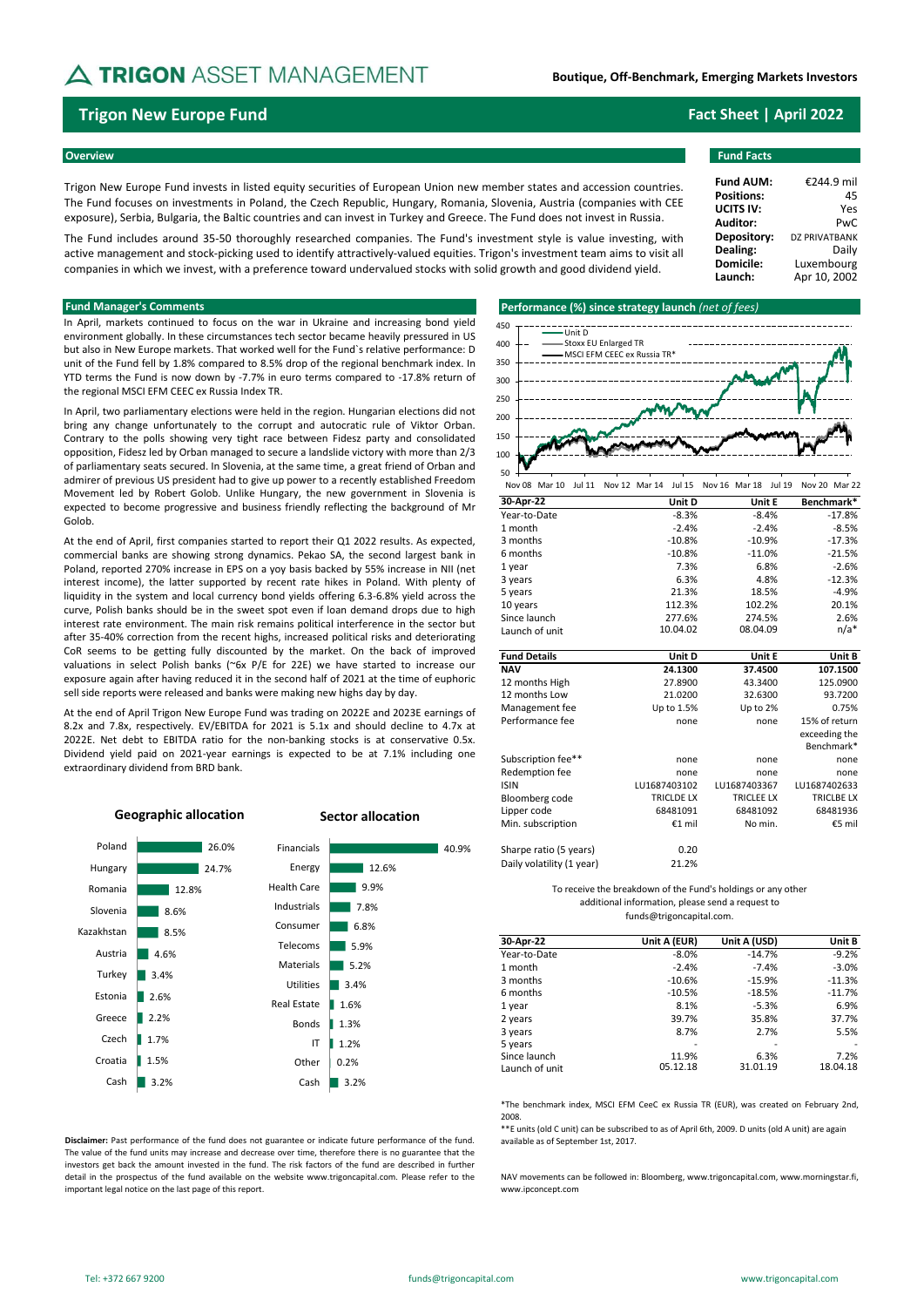# A TRIGON ASSET MANAGEMENT

## **Boutique, Off-Benchmark, Emerging Markets Investors**

## **Trigon New Europe Fund Fact Sheet | April 2022**

|      | <b>Monthly Performance (Unit D)</b> |          |         |         |         |          |         |         |          |          |         |            |          |                                                           |      |
|------|-------------------------------------|----------|---------|---------|---------|----------|---------|---------|----------|----------|---------|------------|----------|-----------------------------------------------------------|------|
| Year | Jan                                 | Feb      | Mar     | Apr     | May     | Jun      | Jul     | Aug     | Sept     | Oct      | Nov     | <b>Dec</b> | Annual   | CAGR*                                                     |      |
| 2022 | 2.8%                                | $-11.9%$ | 3.9%    | $-2.4%$ |         |          |         |         |          |          |         |            |          |                                                           |      |
| 2021 | 1.8%                                | 0.9%     | 2.8%    | 3.8%    | 8.1%    | 0.7%     | 1.2%    | 7.1%    | $-1.7%$  | 3.8%     | $-5.4%$ | 2.7%       | 28.2%    |                                                           |      |
| 2020 | $-1.0%$                             | $-9.2%$  | -26.1%  | 7.9%    | 4.6%    | 1.8%     | $-3.9%$ | $-0.1%$ | $-5.2%$  | $-10.0%$ | 24.1%   | 9.0%       | $-15.4%$ |                                                           |      |
| 2019 | 3.2%                                | 2.9%     | 0.4%    | 2.9%    | $-2.1%$ | 5.6%     | 1.3%    | $-4.7%$ | 4.5%     | 0.0%     | 1.2%    | 1.3%       | 17.3%    |                                                           |      |
| 2018 | 4.1%                                | $-2.7%$  | $-1.1%$ | $-0.5%$ | $-5.3%$ | $-1.4%$  | 4.3%    | $-1.2%$ | $-0.2%$  | $-0.4%$  | 4.4%    | $-5.1%$    | $-5.7%$  |                                                           |      |
| 2017 | 5.7%                                | 2.5%     | 1.6%    | 2.9%    | 4.2%    | $-0.2%$  | 5.4%    | 2.2%    | $-2.7%$  | 0.3%     | $-1.6%$ | 2.5%       | 24.9%    |                                                           |      |
| 2016 | $-5.7%$                             | 0.3%     | 6.6%    | $-1.5%$ | $-1.1%$ | $-2.1%$  | 5.2%    | 3.5%    | 1.1%     | 1.5%     | $-0.4%$ | 5.2%       | 12.7%    |                                                           |      |
| 2015 | 0.5%                                | 4.2%     | 1.6%    | 4.8%    | $-0.6%$ | $-4.1%$  | 2.9%    | $-4.6%$ | $-2.4%$  | 3.4%     | $-1.0%$ | $-1.1%$    | 3.2%     |                                                           |      |
| 2014 | 0.4%                                | 1.1%     | $-1.6%$ | 0.4%    | 5.4%    | 0.4%     | $-4.7%$ | 2.3%    | 0.5%     | $-2.2%$  | 1.4%    | -5.9%      | $-3.0%$  |                                                           |      |
| 2013 | 2.7%                                | $-1.4%$  | $-0.7%$ | 2.4%    | 4.0%    | $-3.2%$  | 4.0%    | 2.1%    | 5.5%     | 3.5%     | 3.2%    | 0.1%       | 24.0%    | 2 years                                                   | 4.1% |
| 2012 | 7.2%                                | 5.9%     | $-0.9%$ | $-0.3%$ | $-6.9%$ | 5.3%     | 2.1%    | 2.8%    | 4.3%     | $-0.1%$  | $-0.4%$ | 3.4%       | 24.0%    | 3 years                                                   | 8.3% |
| 2011 | 4.0%                                | 0.5%     | 1.4%    | 1.2%    | $-2.6%$ | 1.3%     | $-3.0%$ | $-6.9%$ | $-7.7%$  | 4.0%     | $-1.9%$ | 0.4%       | $-9.5%$  | 5 years                                                   | 8.4% |
| 2010 | 4.9%                                | 1.1%     | 9.5%    | 1.1%    | $-5.9%$ | $-4.0%$  | 7.9%    | 0.8%    | 3.6%     | $-0.5%$  | 0.0%    | 5.9%       | 25.8%    |                                                           |      |
| 2009 | $-8.2%$                             | $-12.5%$ | 7.3%    | 15.9%   | 1.6%    | 5.9%     | 11.8%   | 12.5%   | 3.2%     | $-1.5%$  | $-0.1%$ | 0.8%       | 38.3%    |                                                           |      |
| 2008 | $-11.5%$                            | 1.1%     | $-1.8%$ | $-4.7%$ | $-3.3%$ | $-13.1%$ | $-3.4%$ | $-2.4%$ | $-14.1%$ | $-27.7%$ | $-2.1%$ | $-7.0%$    | $-62.5%$ | * Compound annual growth<br>rate, i.e. average annualized |      |
|      |                                     |          |         |         |         |          |         |         |          |          |         |            |          | performance of calendar vears                             |      |

## *\*Performance net of fees* **Risk Management Report (Unit D) Geographic Allocation**

|                               | 1M       | ЗΜ    | 6M    | 1Y    | 2Y    |            | Apr-22 | Oct-21 | Apr-21 |
|-------------------------------|----------|-------|-------|-------|-------|------------|--------|--------|--------|
| Volatility (daily)            | 15.8%    | 35.9% | 28.0% | 21.2% | 19.4% | Poland     | 26.0%  | 31.7%  | 40.3%  |
| Volatility (monthly)          |          |       |       | 19.1% | 24.3% | Hungary    | 24.7%  | 16.2%  | 9.9%   |
|                               |          |       |       |       |       | Romania    | 12.8%  | 10.0%  | 11.1%  |
| <b>Downside Risk Analysis</b> |          |       |       |       |       | Slovenia   | 8.6%   | 7.3%   | 8.1%   |
| Negative months/total         | 71/172   | 41%   |       |       |       | Kazakhstan | 8.5%   | 1.3%   |        |
| Worst calendar month          | $-27.7%$ |       |       |       |       | Austria    | 4.6%   | 6.0%   | 7.8%   |
| Worst calendar quarter        | $-34.2%$ |       |       |       |       | Turkev     | 3.4%   | 10.1%  | 9.6%   |
|                               |          |       |       |       |       | Estonia    | 2.6%   | 2.4%   | 0.1%   |
| <b>Upside Risk Analysis</b>   |          |       |       |       |       | Greece     | 2.2%   | 4.1%   | 0.9%   |
| Positive months / total       | 101/172  | 59%   |       |       |       | Czech      | 1.7%   | 4.7%   | 6.8%   |
| Best calendar month           | 24.1%    |       |       |       |       | Croatia    | 1.5%   | 2.2%   | 2.4%   |
| Best calendar quarter         | 29.9%    |       |       |       |       |            |        |        |        |

## Micro Cap (up to 150 mio EUR) Small Cap (150 - 500 mio EUR) **Market Cap Allocation Sector Allocation**



**Best Emerging Europe Equity Fund over 3 & 5Y** **Best Emerging Europe Equity Fund over 3 & 5Y**

UND AW **LIPPER FU**<br>GERMANY **Best Emerging Europe Equity Fund over 5Y**

**Disclaimer:** Past performance of the fund does not guarantee or indicate future performance of the fund. The value of the fund units may increase and decrease over time, therefore there is no guarantee that the investors get back the amount invested in the fund. The risk factors of the fund are described in further detail in the prospectus of the fund available on the website www.trigoncapital.com. Please refer to the important legal notice on the last page of this report.

|       |       |       |       |           | Geographic Allocation |        |        |        |
|-------|-------|-------|-------|-----------|-----------------------|--------|--------|--------|
| 1M    | 3M    | 6M    | 1Y    | <b>2Y</b> |                       | Apr-22 | Oct-21 | Apr-21 |
| 15.8% | 35.9% | 28.0% | 21.2% | 19.4%     | Poland                | 26.0%  | 31.7%  | 40.3%  |
|       |       |       | 19.1% | 24.3%     | Hungary               | 24.7%  | 16.2%  | 9.9%   |
|       |       |       |       |           | Romania               | 12.8%  | 10.0%  | 11.1%  |
|       |       |       |       |           | Slovenia              | 8.6%   | 7.3%   | 8.1%   |
| 1/172 | 41%   |       |       |           | Kazakhstan            | 8.5%   | 1.3%   |        |
| 27.7% |       |       |       |           | Austria               | 4.6%   | 6.0%   | 7.8%   |
| 34.2% |       |       |       |           | Turkey                | 3.4%   | 10.1%  | 9.6%   |
|       |       |       |       |           | Estonia               | 2.6%   | 2.4%   | 0.1%   |
|       |       |       |       |           | Greece                | 2.2%   | 4.1%   | 0.9%   |
| 1/172 | 59%   |       |       |           | Czech                 | 1.7%   | 4.7%   | 6.8%   |
| 24.1% |       |       |       |           | Croatia               | 1.5%   | 2.2%   | 2.4%   |
| 29.9% |       |       |       |           |                       |        |        |        |
|       |       |       |       |           | Cash                  | 3.2%   | 4.0%   | 2.9%   |

| Small Cap (0 - 500 mio EUR) |                               | 13.8% |                             |                    | Apr-22 | <b>Oct-21</b>            | Apr-21                   |
|-----------------------------|-------------------------------|-------|-----------------------------|--------------------|--------|--------------------------|--------------------------|
| Mid Cap (500 mio - 5bn EUR) |                               | 43.6% |                             | Financials         | 40.9%  | 36.4%                    | 36.3%                    |
|                             | Large Cap (more than 5bn EUR) | 39.1% |                             | Energy             | 12.6%  | 10.9%                    | 8.6%                     |
|                             |                               |       |                             | <b>Health Care</b> | 9.9%   | 7.9%                     | 7.7%                     |
|                             |                               |       |                             | Industrials        | 7.8%   | 6.0%                     | 4.8%                     |
|                             |                               |       |                             | Consumer           | 6.8%   | 12.2%                    | 12.8%                    |
|                             |                               |       |                             | Telecoms           | 5.9%   | 9.0%                     | 9.3%                     |
|                             | 2018                          |       | 2018                        | Materials          | 5.2%   | 2.7%                     | 3.4%                     |
|                             | <b>THOMSON REUTERS</b>        |       | <b>THOMSON REUTERS</b>      | Utilities          | 3.4%   | 4.0%                     | 6.7%                     |
|                             | <b>LIPPER FUND AWARD</b>      |       | <b>IPPER FUND AWARD</b>     | Real estate        | 1.6%   | 4.8%                     | 6.3%                     |
|                             | <b>SWITZERLAND</b>            |       | <b>AUSTRIA</b>              | <b>Bonds</b>       | 1.3%   | 0.9%                     | $\overline{\phantom{0}}$ |
|                             | <b>Best Emerging Europe</b>   |       | <b>Best Emerging Europe</b> | IT                 | 1.2%   | 1.1%                     | 1.1%                     |
|                             | <b>Equity Fund over 5Y</b>    |       | <b>Equity Fund over 5Y</b>  | Other              | 0.2%   | $\overline{\phantom{0}}$ |                          |
|                             |                               |       |                             |                    |        |                          |                          |
|                             |                               |       |                             | Cash               | 3.2%   | 4.0%                     | 2.9%                     |

| <b>Fund Details</b> | Unit A (EUR)      | Unit A (USD) |
|---------------------|-------------------|--------------|
| <b>NAV</b>          | 111.8700          | 106.3200     |
| 12 months High      | 129.0100          | 133.4100     |
| 12 months Low       | 97.3200           | 97.3200      |
| Management fee      | 0.80%             | 0.80%        |
| Performance fee     | none              | none         |
| Subscription fee**  | none              | none         |
| Redemption fee      | none              | none         |
| <b>ISIN</b>         | LU1687402393      | LU1687402476 |
| Bloomberg code      | <b>TRICLAE LX</b> | TRICLAU LX   |
| Lipper code         | 68481933          | 68481934     |
| Min. subscription   | €15 $min$         | \$15 mil     |

Signatory of: